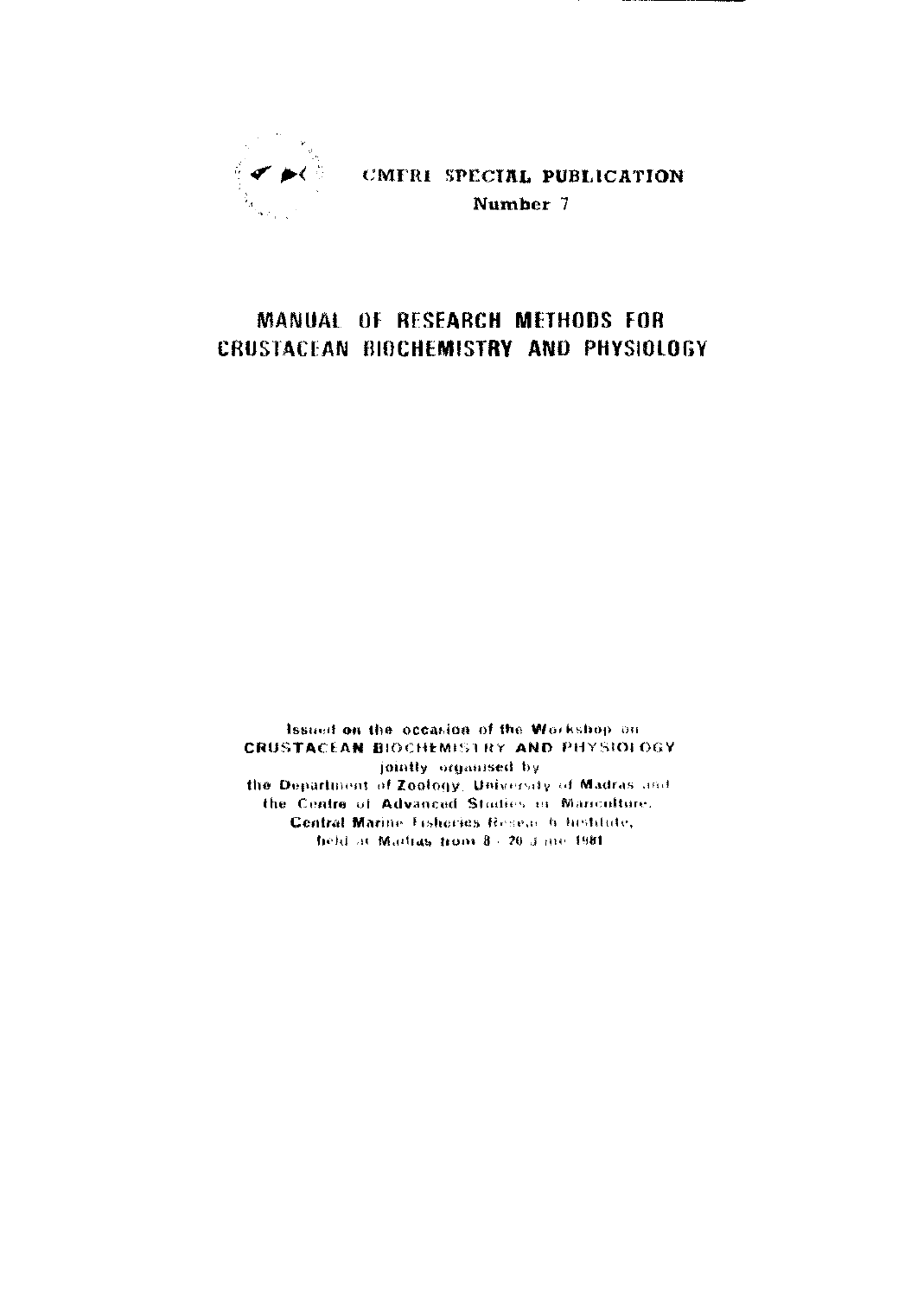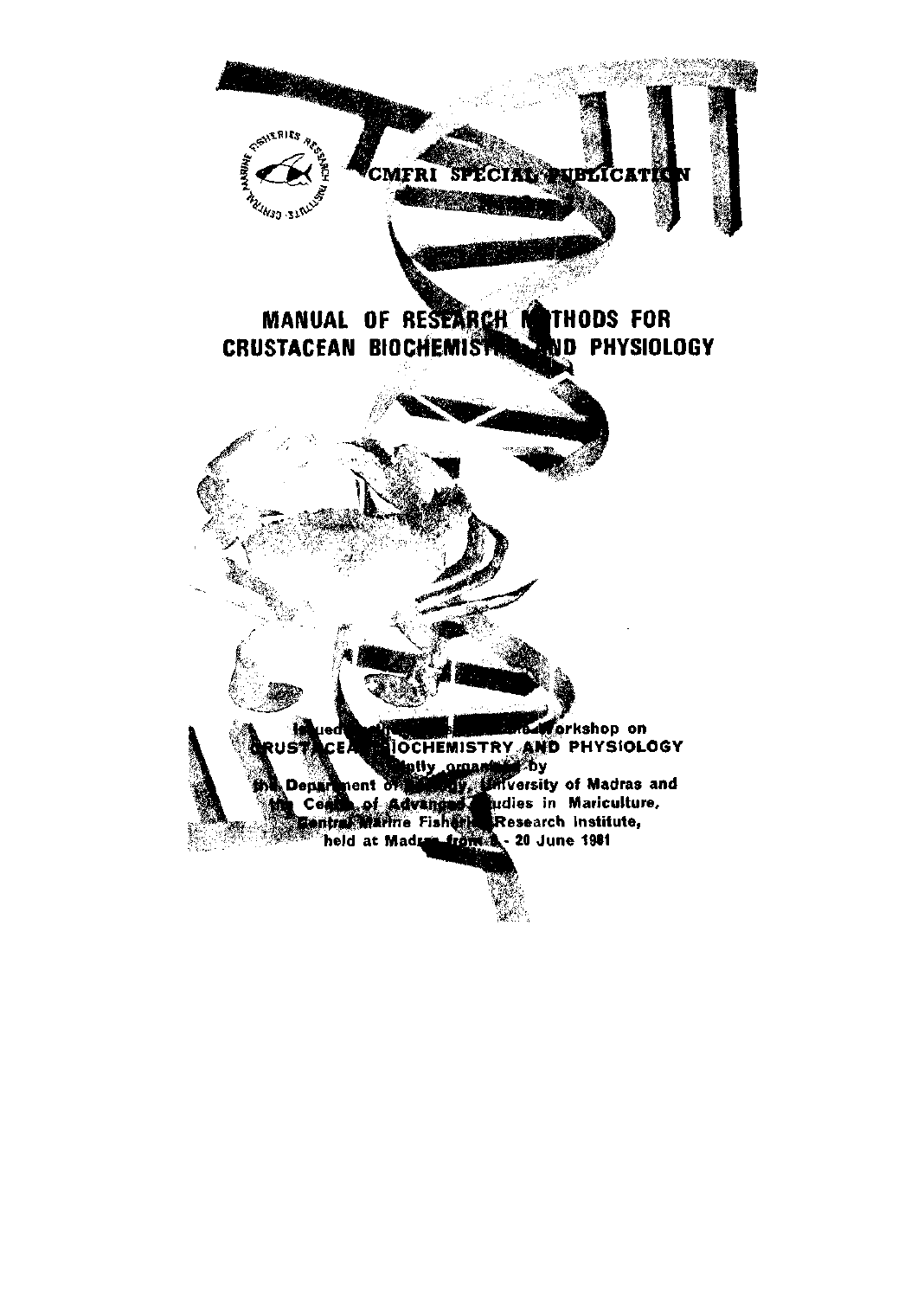Manual of Research Methods for Crustacean Blochemistry and Physiology

> **EDITED BY** M. H. RAVINDRANATH School of Pathobiology, Department of Zoology,<br>University of Madras, Madras 600.003



**CMURI SPECIAL PUBLICATION** 

Number 7

ISSUED ON THE OCCASION OF THE WORKSHOP ON CRUSTACER BIOCHEMISTRY AND PHYSIOLOGY KNINTLY CROWNED BY THE DEPARTMENT OF ZOOLOGY ENIVERSITY AND FILE MARINE PISHEROE SEEMEDE DISTITUTE HELD AT **A BOD AND, 1981**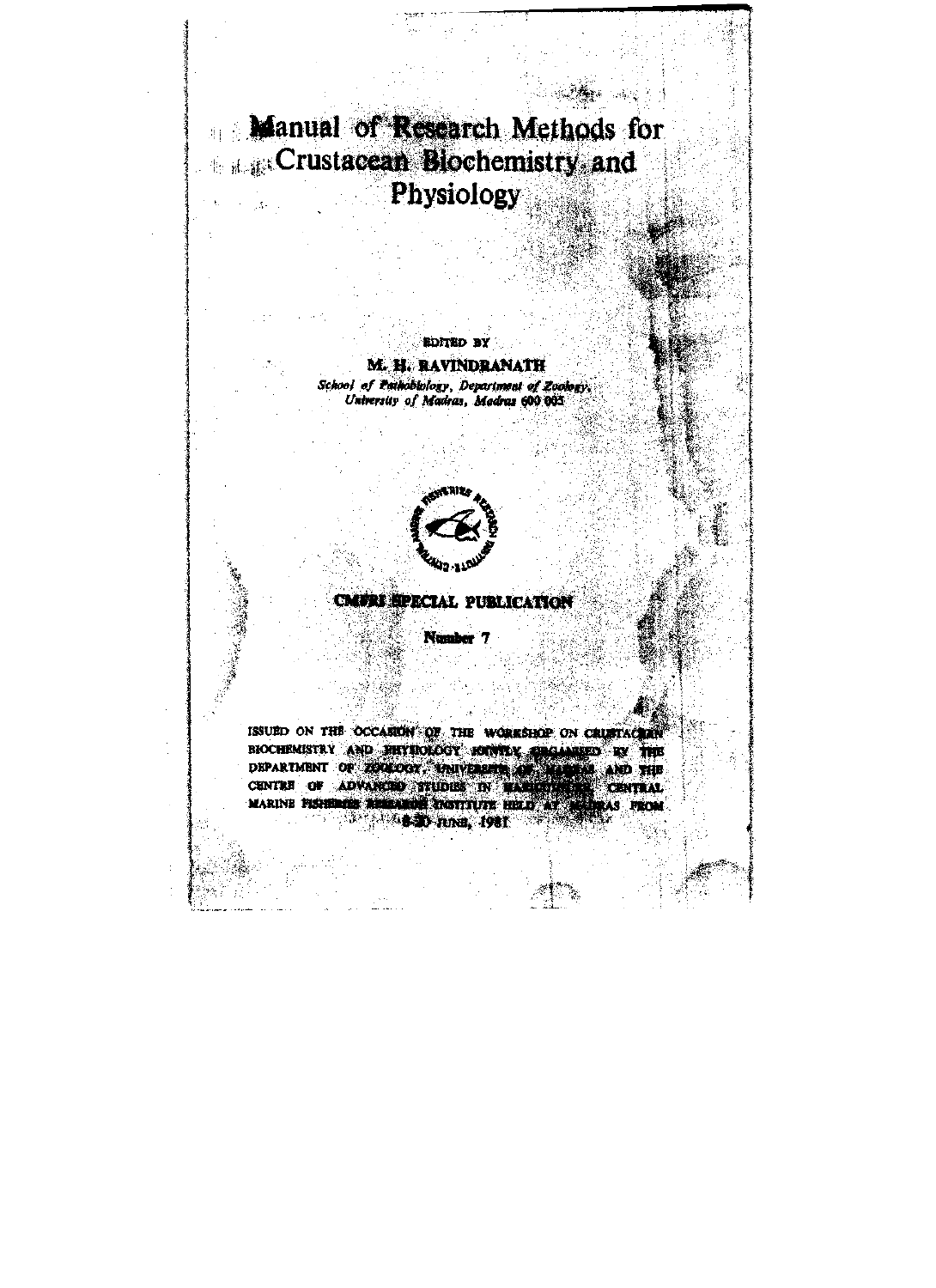

 $\{x_i\}_{i=1}^n$  and  $\{x_i\}_{i=1}^n$ 

**AT THE DIOCESAN PRESS, MADRAS 600007—1981 . C2375 .** 

 $\bar{\beta}$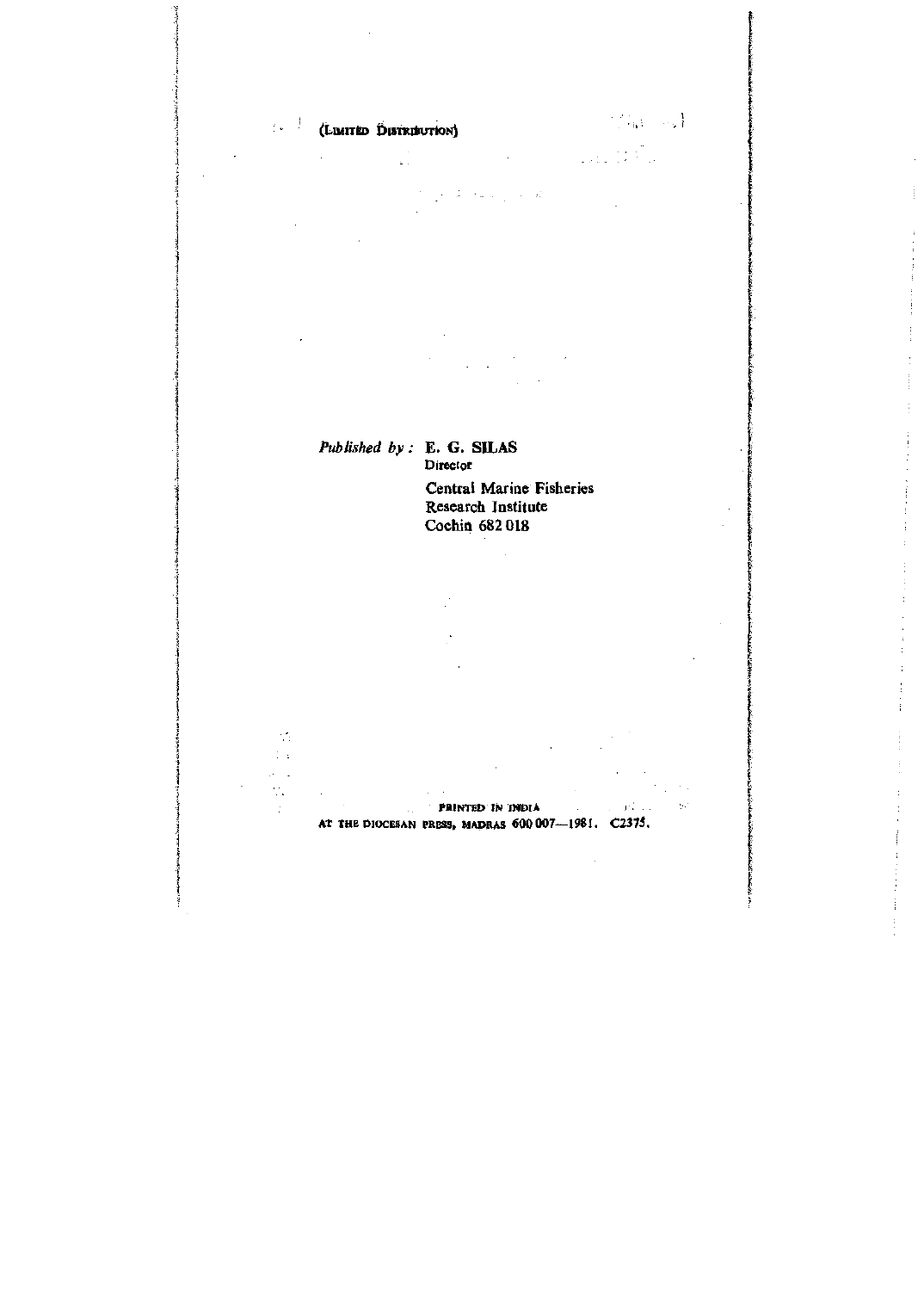## TESTS OF SIGNIFICANCE FOR REGRESSIONS \*

## 25.1. 't' Regression

This is a method of testing the significance of regression. Here we test whether the estimated value of slope (b) significantly deviates from zero. The 't' is calculated by the following formula.

$$
t = b \sqrt{\frac{\sum x^2 - \frac{(\sum x)^2}{n}}{Sd^2}}
$$

## 25.2. ' F ' REGRESSION

The regression slopes of two dependent variables can be compared by F-test. The test for the difference (d) between two regression coefficients is given by the formula.



\* Prepared by S. Paulraj & P. Mullainadhan, School of Pathobiology, Department of Zoology, University of Madras, Madras-600 005.

165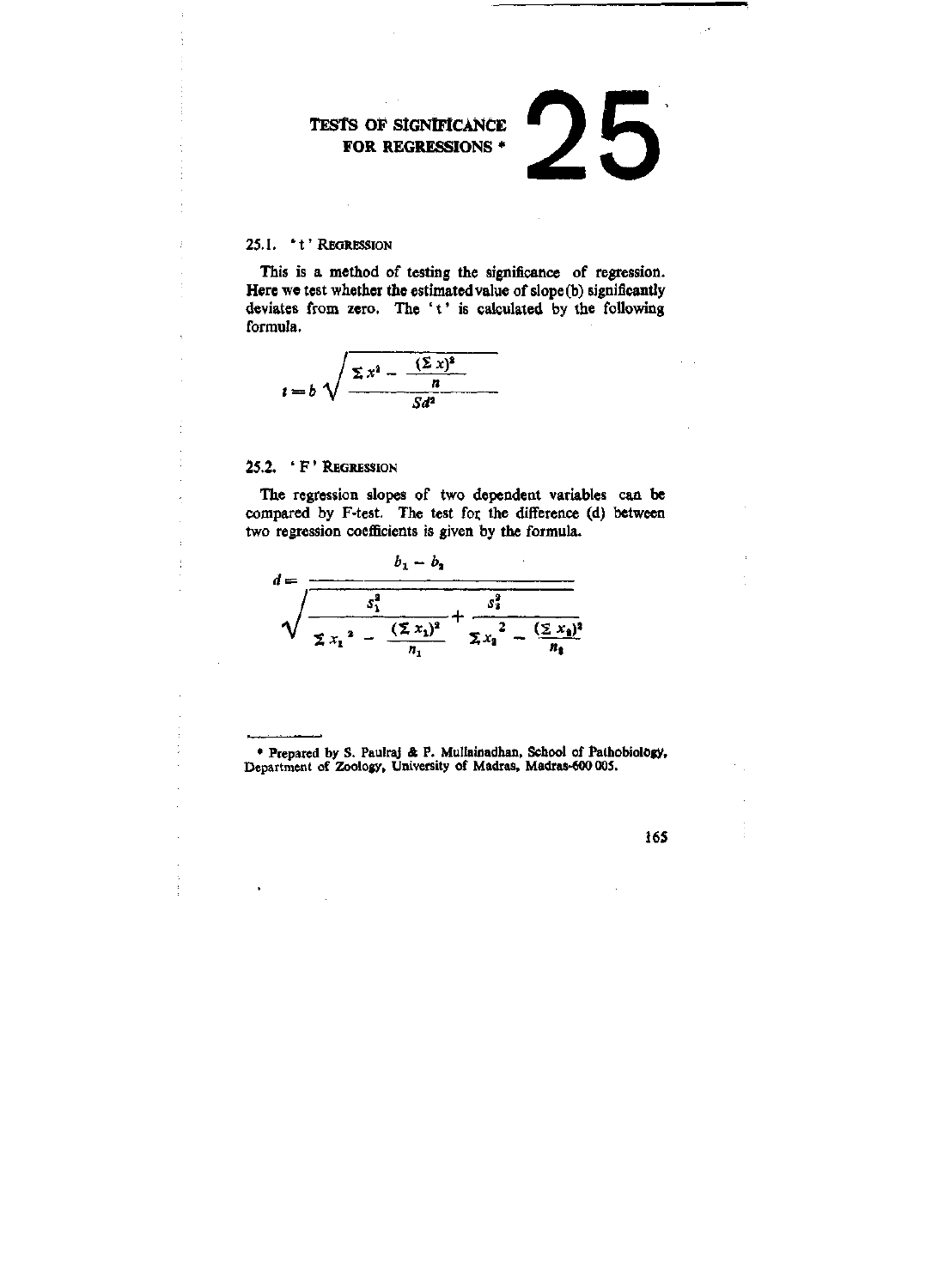